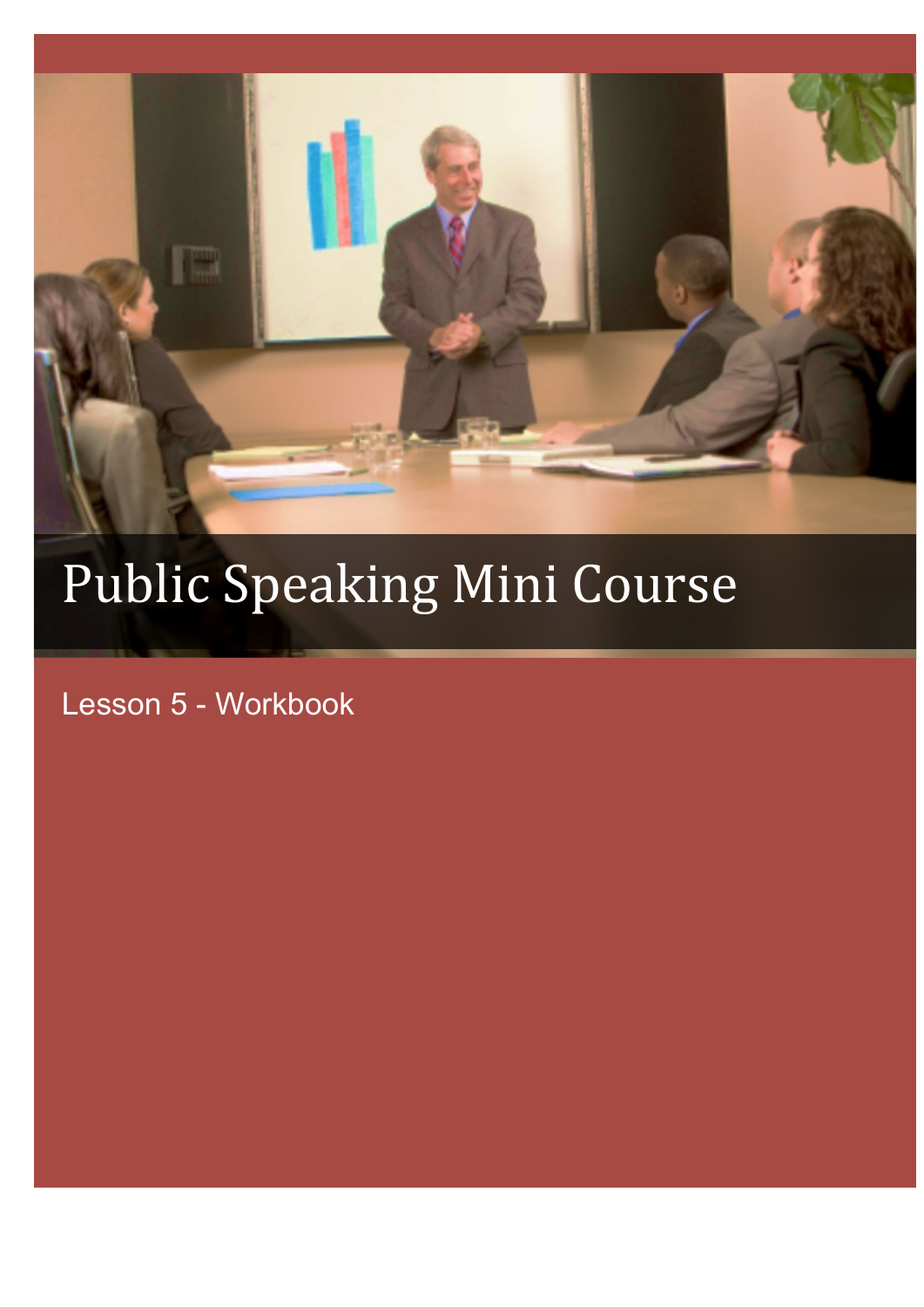# **Lesson 5 – Delivering your Speech**

This is where you get rewarded for all the hard work you've put in thus far. What you'll see in this lesson is discussion on the important delivery skills that you will need to master. By taking the time to master skills discussed you will be able to stand out as a truly professional presenter, helping you advance in your career because not only do you have great material in your speech, you also have the polished skills to deliver it well!

## **What do you do 15 minutes before you start presenting?**

The fifteen minutes before you are expected to start your speech should be used to maximize you chances of success. To many presenters that means make last minute alterations to your slide pack, or finding other details to "tinker" with on the laptop. These presenters are missing a fantastic opportunity to give themselves a great start to their speech.

There are several, more productive, things that you should do in the last fifteen minutes before you present:

- **Room Setup**  Confirm room setup, ensure that there is sufficient seating and that audience members can see the screen and other visual aids.
- **Lights On** Keep the lights on, unless the image on the screen is too hard to see without the lights off. Ideally the lights should be on; otherwise a darkened room will make it harder for you to keep the interest of you audience.
- **Meet and Greet** The MOST important thing you can do! By taking the time to chat with your audience you will break down any barriers and establish rapport with them before you've started. Why not give yourself a head start???
- **Don't touch slides!** Finally AVOID at ALL costs the temptation to "update" the slides. Any work you do at this late stage is likely to have errors or unintended consequences. Any "mistakes" that have made it into your final speech this far will be small, as you have tested the speech thoroughly before now anyway!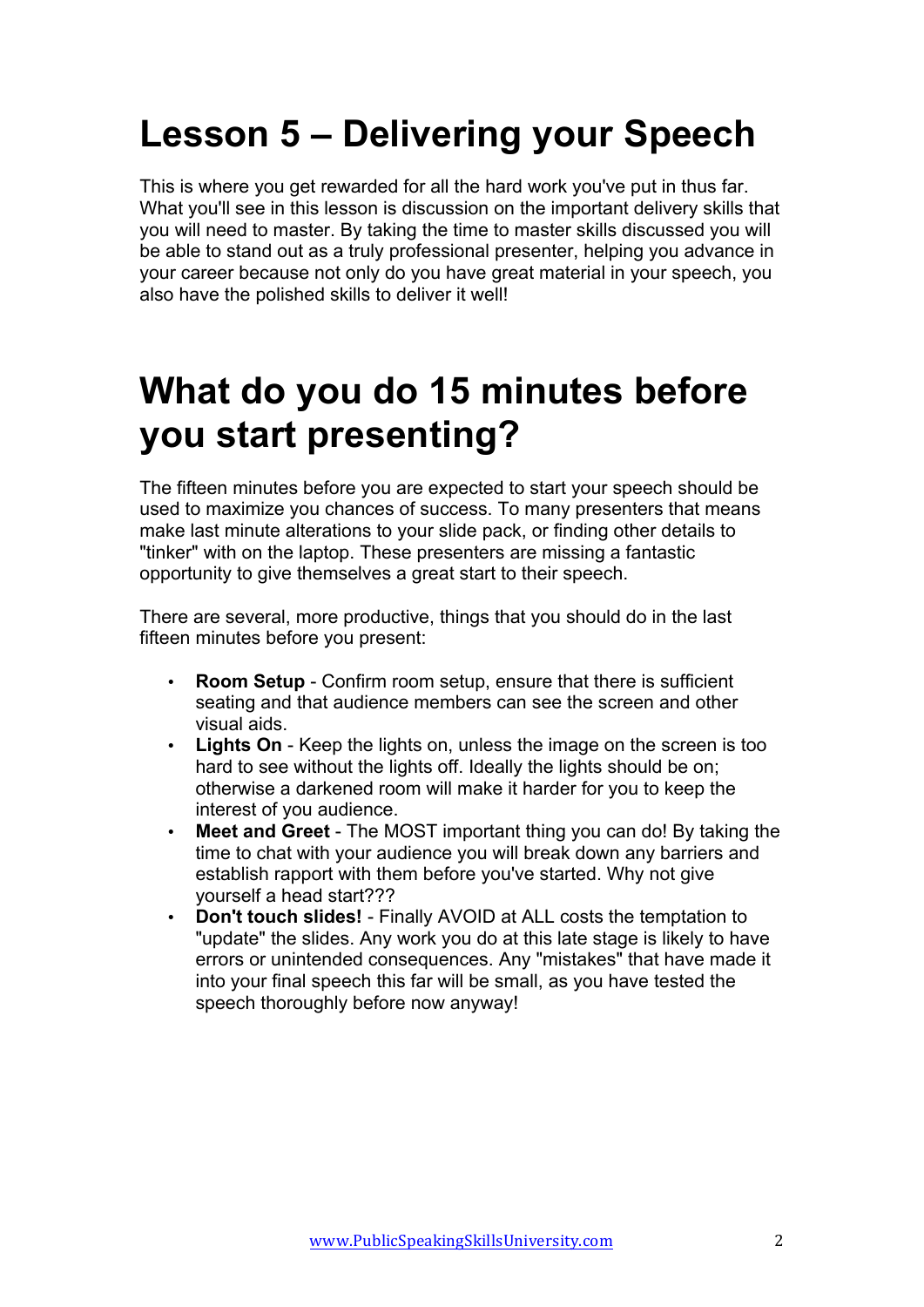### **Managing the Nerves and Butterflies**

There are several keys to helping you manage any nerves you may experience (*note: most people will experience nerves to one degree or another for many years*).

I want to bring your attention some techniques that can help you if you struggle with excessive nerves prior to speaking in public.

#### **Visualise yourself giving your speech**

Imagine yourself walking confidently to the lectern as the audience applauds. Imagine yourself speaking, your voice loud, clear and assured. Picture the audience applauding as you finish and return to your seat. When you visualise yourself as successful, you will be successful.

#### **Realise that people want you to succeed**

Audiences want presenters to be interesting, stimulating, informative, and entertaining. They want you to succeed – not to fail. Audiences find it uncomfortable to watch a presenter struggle and would rather see a presenter succeed in delivering their speech (even if the audience doesn't agree with what the presenter is saying).

#### **Don't apologise**

Most of the time your nerves don't show at all. If you don't say anything about it, nobody will notice. If you mention your nervousness or apologise for any problems you think you have with your speech, you'll only be calling the audiences attention to it. Had you not mentioned it, your listeners may not have noticed anything.

#### **Concentrate on the message - not the medium**

Your nervous feelings will dissipate if you focus your attention away from your own anxieties and outwardly toward your message and your audience.

#### **Turn nervousness into positive energy**

The same nervous energy that causes platform panic can be an asset to you. Harness it, and transform it into vitality and enthusiasm.